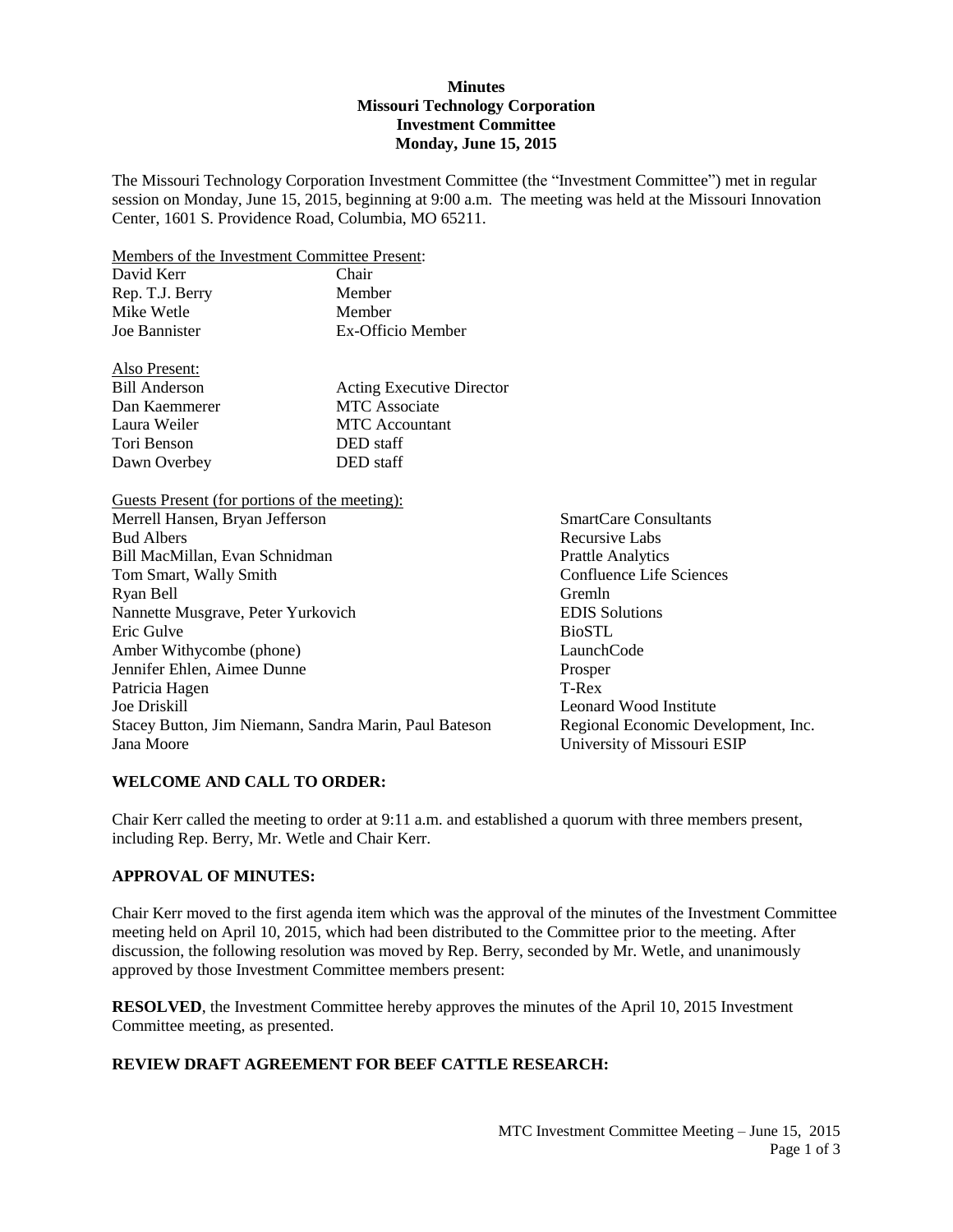Director Anderson introduced Darryl Chatman from the Missouri Department of Agriculture who spoke on the Beef Initiative Proposal and the Missouri Agricultural Foundation. Mr. Chatman stated that Missouri ranks third in the nation in cow/calf inventory, but less than 5% of those cattle are finished in Missouri. A beef summit was held in January 2015 to develop strategies to add value to more beef cattle in Missouri. Information from that summit was provided to a Beef Steering Committee who then provided the Missouri Agricultural Foundation with recommendations. Based on those recommendations, the Missouri Agricultural Foundation seeks to administer the Missouri Beef Initiative with \$1.2 million in funding from MTC in an effort to finish and process more cattle in Missouri. After in depth discussion amongst the Committee, it was agreed that Director Anderson would get more clarification before voting on the funding recommendation.

## **REVIEW PROGRAM APPLICATIONS:**

Chair Kerr then entertained a motion to enter Closed Session. The following resolution was moved by Rep. Berry, seconded by Mr. Wetle, and approved by the following roll call vote:

**RESOLVED,** the Investment Committee hereby enters Closed Session at 9:41 a.m. pursuant to Section 610.021, subsections (1), (12), (14), and (15), RSMo, relating to the review and discussion of MTC IDEA Fund applications.

| Rep. Berry | aye |
|------------|-----|
| Mr. Wetle  | aye |
| Chair Kerr | aye |

The following resolution was moved by Chair Kerr, seconded by Mr. Wetle, and approved by a roll call vote:

**RESOLVED**, the Investment Committee hereby reconvenes from Closed Session at 3:37 p.m.

| Rep. Berry | aye |
|------------|-----|
| Mr. Wetle  | aye |
| Chair Kerr | aye |

Upon exiting Closed Session, after a discussion confined to the matters stated above, Chair Kerr reported that the Investment Committee took no action during Closed Session.

### **TECHLAUNCH PROGRAM:**

The following resolution was moved by Rep. Berry, seconded by Mr. Wetle, and unanimously approved by those Investment Committee members present:

**RESOLVED**, the Investment Committee hereby recommends to the MTC Board the approval of the following TechLaunch Program application subject to satisfying the ordinary program conditions: TL-2015-15-002 (EDIS Solutions) in the amount of \$100,000.

### **SEED CAPITAL CO-INVESTMENT PROGRAM:**

The following resolution was moved by Mr. Wetle, seconded by Rep. Berry and unanimously approved by those Investment Committee members present:

**RESOLVED**, the Investment Committee hereby recommends to the MTC Board the approval of the following Seed Capital Co-Investment Program applications subject to satisfying the ordinary program conditions: SEED-2015-15-005 (Recursive Labs) in the amount of \$200,000; and SEED-2015-15-015 (SmartCare Consultants) in the amount of \$200,000.